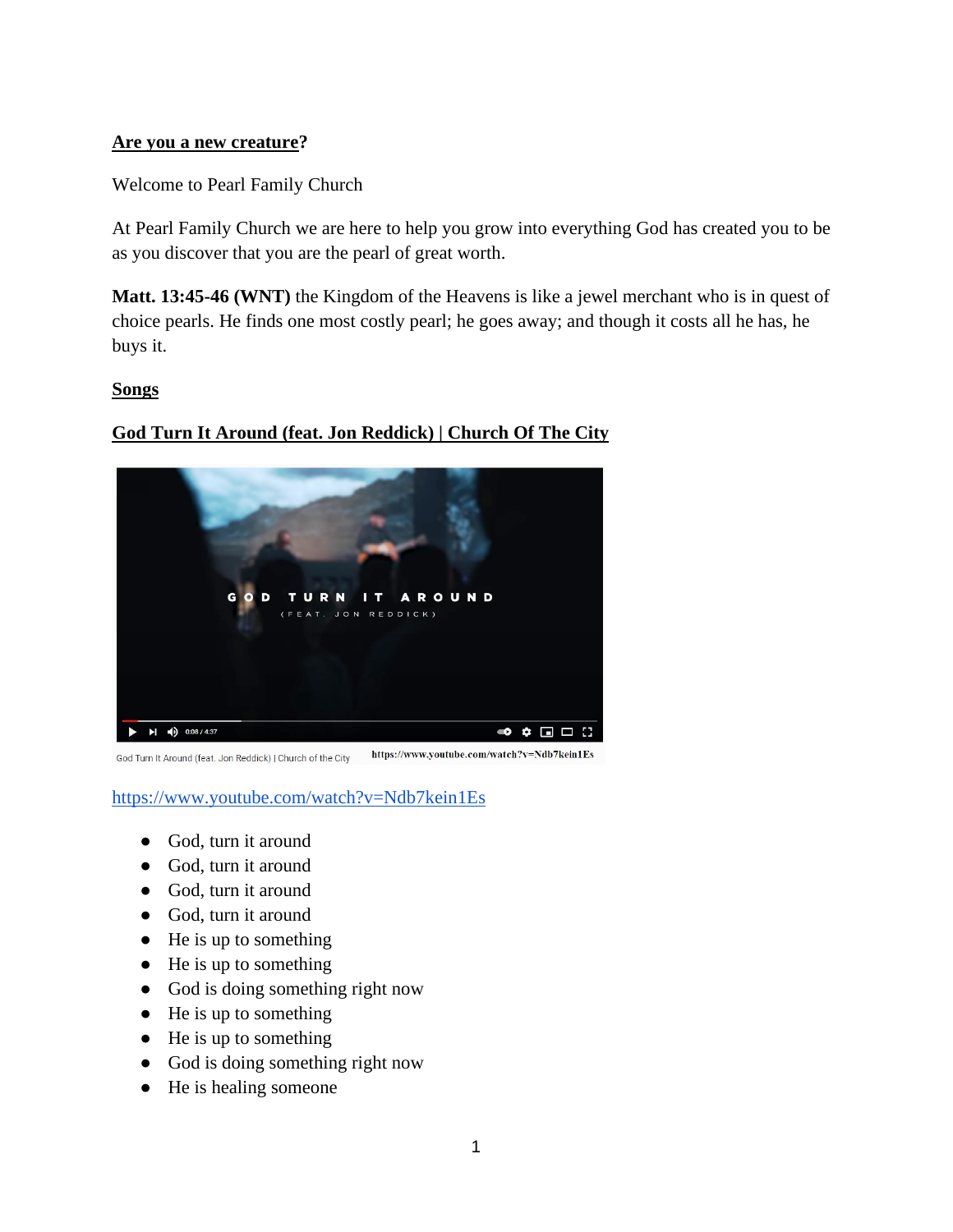- He is saving someone
- God is doing something right now

**James 1:17** Every good gift and every perfect gift is from above, and cometh down from the Father of lights, with whom is no variableness, neither shadow of turning.

**Is. 53:4-5** Surely he hath borne our griefs, and carried our sorrows: yet we did esteem him stricken, smitten of God, and afflicted. But he *was* wounded for our transgressions, *he was* bruised for our iniquities: the chastisement of our peace *was* upon him; and with his stripes we are healed.

**John 16:13-15** Howbeit when he, the Spirit of truth, is come, he will guide you into all truth: for he shall not speak of himself; but whatsoever he shall hear, *that* shall he speak: and he will shew you things to come. He shall glorify me: for he shall receive of mine, and shall shew *it* unto you. All things that the Father hath are mine: therefore said I, that he shall take of mine, and shall shew *it* unto you.

**What We Do** - Life.Church Worship - Kyle O'Neal, Stephanie, Kutter, Stacey Willis

## **Verse 1**

- God so loved the world
- He gave his only son
- Our debt of sin now paid in full
- Oh the cross has overcome
- No matter what we face
- No matter what the cost
- With every single breath we take
- We respond to Your great love

# **Verse 2**

- Open up our eyes
- Reveal Your heart to us
- As we live for You alone

**Give It All** - **Artist:** [Life.Church Worship](https://www.google.com/search?sxsrf=ALeKk01YN1tX0K9Dswvuz2AXX9xLDmRfLQ:1608959301127&q=Life.Church+Worship&stick=H4sIAAAAAAAAAOPgE-LVT9c3NEw2zDNOs6hMUoJwk8zji00rcwu0lLKTrfRzS4szk_WLUpPzi1Iy89Ljk3NKi0tSi6wSi0oyi0sWsQr7ZKal6jlnlBYlZyiE5xcVZ2QW7GBlBACStu7VXQAAAA&sa=X&ved=2ahUKEwjh3ee88OrtAhUPmlkKHcRXAYoQmxMoADAQegQIHhAC) **Album:** [Breaking The Silence \(Cyan\)](https://www.google.com/search?sxsrf=ALeKk01YN1tX0K9Dswvuz2AXX9xLDmRfLQ:1608959301127&q=Life.Church+Worship+Breaking+The+Silence+(Cyan)&stick=H4sIAAAAAAAAAOPgE-LVT9c3NEw2zDNOs6hMUoJyi6qyTcyyK7XUs5Ot9HNLizOT9YtSk_OLUjLz0uOTc0qLS1KLrNIyi4pLFBJzkkpzF7Hq-2Smpeo5Z5QWJWcohOcXFWdkFig4FaUmZgO1KIRkpCoEZ-ak5iWnKmg4Vybmae5gZQQA97S8X34AAAA&sa=X&ved=2ahUKEwjh3ee88OrtAhUPmlkKHcRXAYoQmxMoADARegQIHxAC) 2016 - Songwriters: Rob Estevez

● My heart will hold fast to your word

**Heb. 4:12 (GW)** God's word is living and active. It is sharper than any two-edged sword and cuts as deep as the place where soul and spirit meet, the place where joints and marrow meet. God's word judges a person's thoughts and intentions.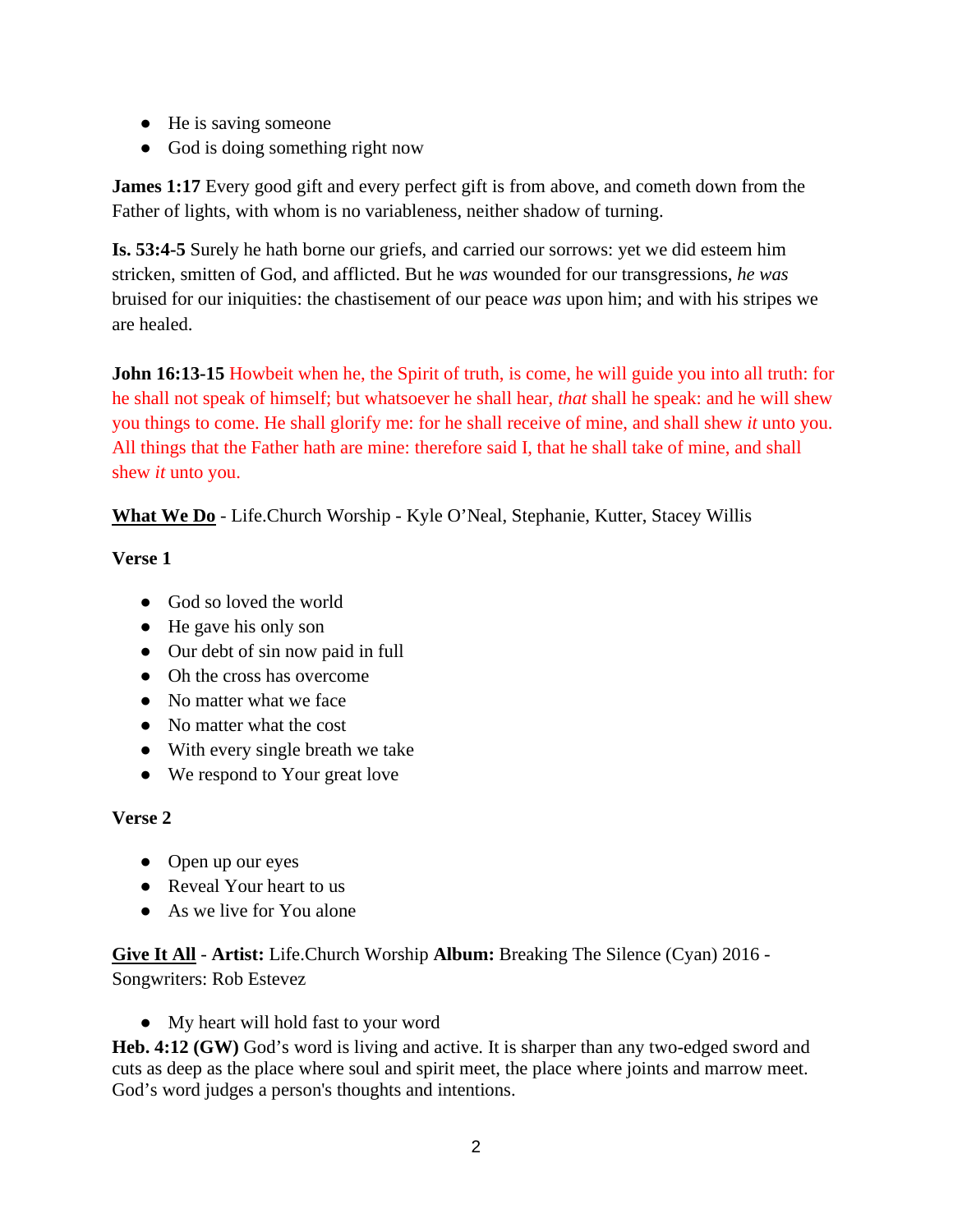- And lean not on my own concerns
- For I'll trust in you, for I'll trust in you
- Your will is my will
- Your heart is my heart
- Though I may resist, take every part
- I give it all to you, I give it all to you

**Psalm 51** - [Life.Church Worship](https://genius.com/artists/Lifechurch-worship) - **Album:** [Breaking the Silence \(Cyan\) -](https://genius.com/albums/Lifechurch-worship/Breaking-the-silence-cyan-ep) EP

**Verse 2**

• You're infinite in goodness

**James 1:17** Every good gift and every perfect gift is from above, and cometh down from the Father of lights, with whom is no variableness, neither shadow of turning.



• Renew the good in me

**Chorus**

- Every time I fall, I fall into Your grace
- I can see Your strength, clearer now than ever
- You pick me up with love and rid me of my sin
- Jesus I am Yours, You are mine forever

## **Now it's time to worship with our giving. tap the secure give tab now:**

[https://www.paypal.com/donate/?hosted\\_button\\_id=VYA4NYNQF2FPW](https://www.paypal.com/donate/?hosted_button_id=VYA4NYNQF2FPW)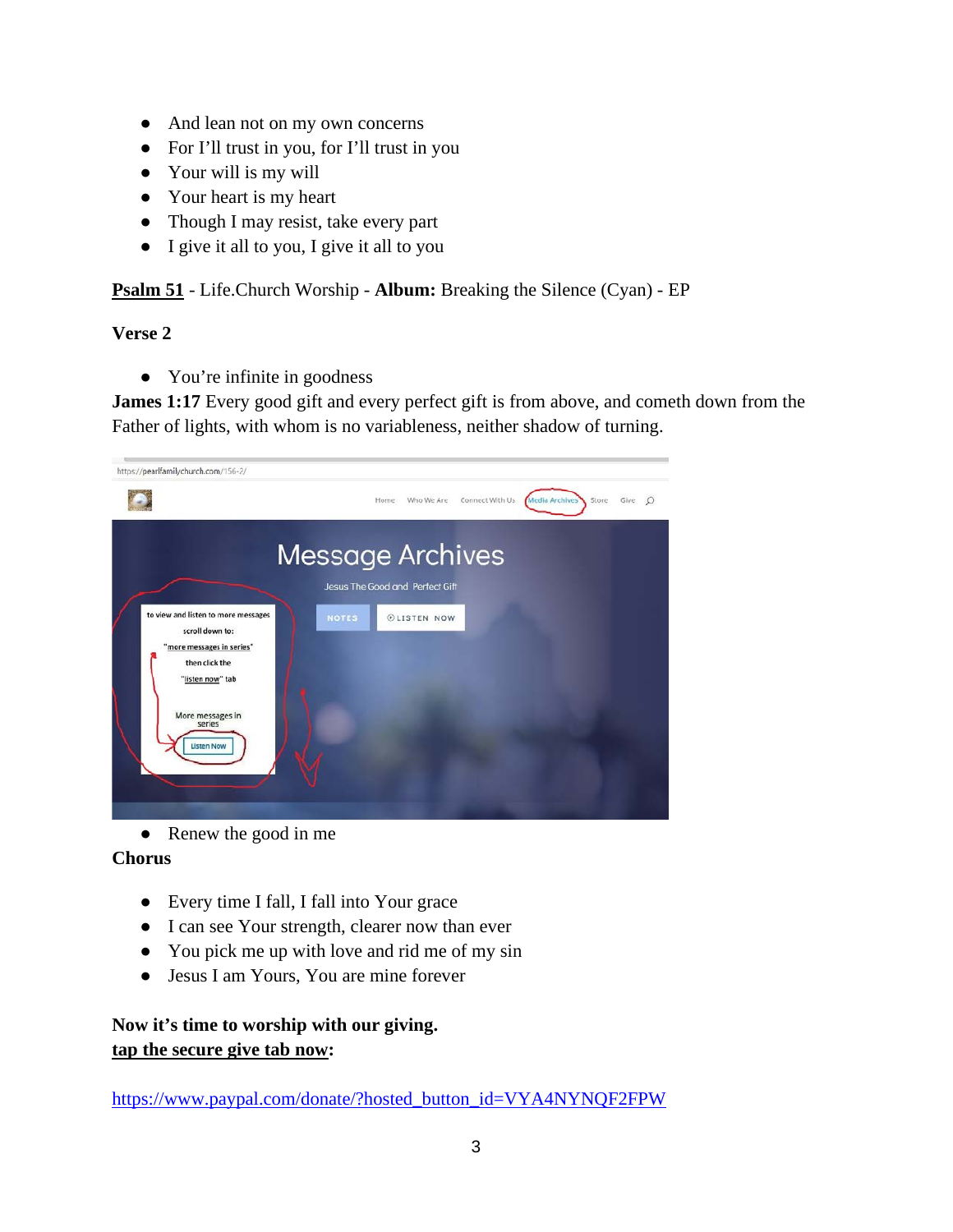#### **Jesus intercedes for us**

**Rom. 8:34** Who *is* he that condemneth? *It is* Christ that died, yea rather, that is risen again, who is even at the right hand of God, who also maketh intercession for us.

**Ps. 16:11** Thou wilt shew me the path of life: in thy presence *is* fulness of joy; at thy right hand *there are* pleasures for evermore.

## **He guides us**

**John 16:13-15** Howbeit when he, the Spirit of truth, is come, he will guide you into all truth: for he shall not speak of himself; but whatsoever he shall hear, *that* shall he speak: and he will shew you things to come. He shall glorify me: for he shall receive of mine, and shall shew *it* unto you. All things that the Father hath are mine: therefore said I, that he shall take of mine, and shall shew *it* unto you.

## **The ministry of reconciliation**

**2 Cor. 5:18** And all things *are* of God, who hath reconciled us to himself by Jesus Christ, and hath given to us the ministry of reconciliation; the Corinthians operated in all the gifts of the Spirit

## **Paul was supported by other churches for dire lack of support from the Corinthians**

**2 Cor. 11:7-9** Have I committed an offence in abasing myself that ye might be exalted, because I have preached to you the gospel of God freely? I robbed other churches, taking wages *of them,* to do you service. And when I was present with you, and wanted, I was chargeable to no man: for that which was lacking to me the brethren which came from Macedonia supplied: and in all *things* I have kept myself from being burdensome unto you, and *so* will I keep *myself.*

#### **tap the secure give tab now:**

## **Matt. 6:33** But seek ye first the kingdom of God, and his righteousness; and all these things shall be added unto you.

**Josh. 1:6-9** Be strong and of a good courage: for unto this people shalt thou divide for an inheritance the land, which I sware unto their fathers to give them. Only be thou strong and very courageous, that thou mayest observe to do according to all the law, which Moses my servant commanded thee: turn not from it *to* the right hand or *to* the left, that thou mayest prosper whithersoever thou goest. This book of the law shall not depart out of thy mouth; but thou shalt meditate therein day and night, that thou mayest observe to do according to all that is written therein: for then thou shalt make thy way prosperous, and then thou shalt have good success. Have not I commanded thee? Be strong and of a good courage; be not afraid, neither be thou dismayed: for the LORD thy God *is* with thee whithersoever thou goest.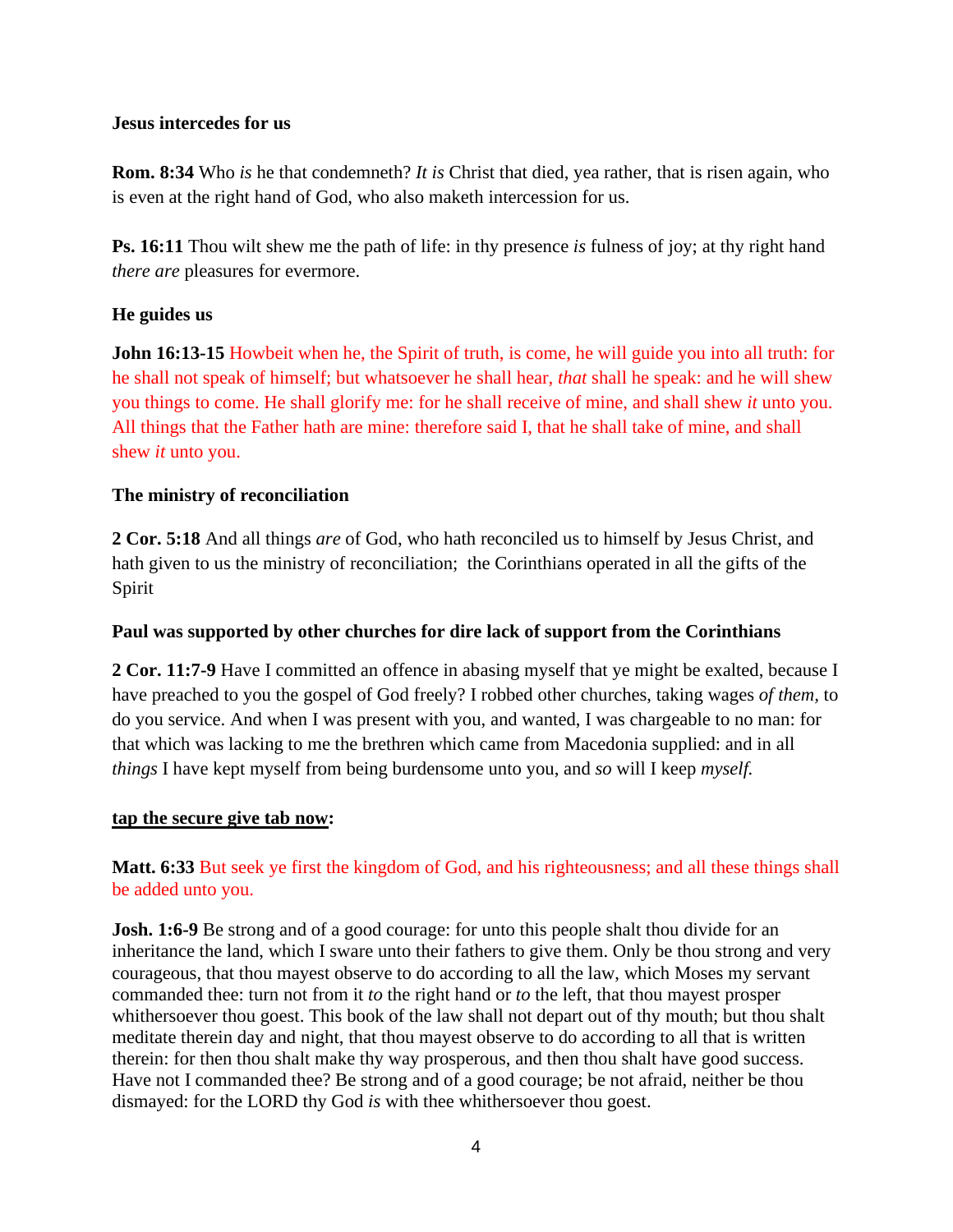Lev. 27:30 (NIV) A tithe of everything from the land, whether grain from the soil or fruit from the trees, belongs to the LORD; it is holy to the LORD.

## **The Bible by Jesus - Elmer Towns - Proverbs 21**

You will succeed with good planning and hard work, But, will fail when you goof off and give it your second best. The craving of a lazy man will eat him up Because he is too lazy to work for the things he wants.

He is greedy but will not pay the price,

But the righteous will have something to give.

## **Are you a new creature?**

**2 Cor. 5:17** Therefore if any man *be* in Christ, *he is* a new creature: old things are passed away; behold, all things are become new.

John 10:10-11 The thief cometh not, but for to steal, and to kill, and to destroy: I am come that they might have life, and that they might have *it* more abundantly. I am the good shepherd: the good shepherd giveth his life for the sheep.

## **Are you Joyful – Joyful?**

## **Libera in America: Joyful Joyful, We Adore Thee** - Mar 2, 2015

## <https://www.youtube.com/watch?v=MAkXHhs9vOc>

## **A new creature, crucified, now alive with Christ**

**Gal. 2:20** I am crucified with Christ: nevertheless I live; yet not I, but Christ liveth in me: and the life which I now live in the flesh I live by the faith of the Son of God, who loved me, and gave himself for me.

## **Praise before the Tabernacle**

**1 Chron. 6:31-32** And these *are they* whom David set over the service of song in the house of the LORD, after that the ark had rest. And they ministered before the dwelling place of the tabernacle of the congregation with singing, until Solomon had built the house of the LORD in Jerusalem: and *then* they waited on their office according to their order.

## **The I Am's in Christ**

<https://pearlfamilychurch.com/wp-content/uploads/2021/01/I-am-Scriptures.pdf>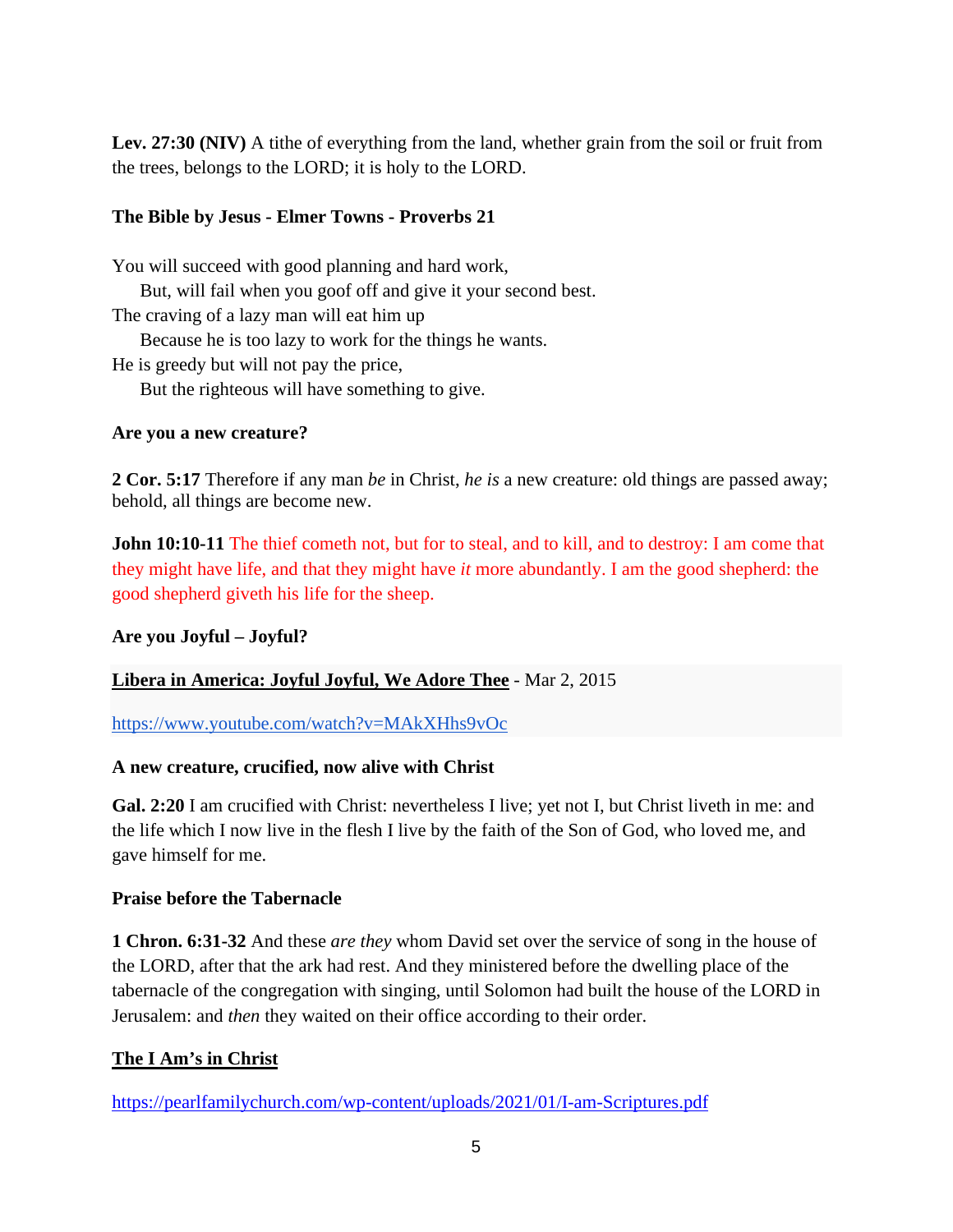#### [https://www.cslewisinstitute.org/In\\_Christ\\_page1](https://www.cslewisinstitute.org/In_Christ_page1)

**2 Cor. 5:17** Therefore if any man *be* in Christ, *he is* a new creature: old things are passed away; behold, all things are become new.

### **How many enjoy new things just like that new car smell**

#### **The fingerprint of God on you**

**Ps. 8:3-5** When I consider thy heavens, the work of thy fingers, the moon and the stars, which thou hast ordained; What is man, that thou art mindful of him? and the son of man, that thou visitest him? For thou hast made him a little lower than the angels, and hast crowned him with glory and honour.

**Ps. 139:13-17 ESV** For you formed my inward parts; you knitted me together in my mother's womb. I praise you, for I am fearfully and wonderfully made. Wonderful are your works; my soul knows it very well. My frame was not hidden from you, when I was being made in secret, intricately woven in the depths of the earth. Your eyes saw my unformed substance; in your book were written, every one of them, the days that were formed for me, when as yet there was none of them. How precious to me are your thoughts, O God! How vast is the sum of them!

**Heb. 4:12 (GW)** God's word is living and active. It is sharper than any two-edged sword and cuts as deep as the place where soul and spirit meet, the place where joints and marrow meet. God's word judges a person's thoughts and intentions.

#### **My sayings are trustworthy and true**

**Rev. 22:6** And he said unto me, These sayings *are* faithful and true: and the Lord God of the holy prophets sent his angel to shew unto his servants the things which must shortly be done.

## **I am faithful and true**

**Rev. 19:10-11** And I fell at his feet to worship him. And he said unto me, See *thou do it* not: I am thy fellowservant, and of thy brethren that have the testimony of Jesus: worship God: for the testimony of Jesus is the spirit of prophecy. And I saw heaven opened, and behold a white horse; and he that sat upon him *was* called Faithful and True, and in righteousness he doth judge and make war.

## **My soul is thirsty, He has set me free**

## **Psalm 63 by 2nd Chapter of Acts**

<https://www.invubu.com/music/show/song/2nd-Chapter-of-Acts/Psalm-63.html>

**Rev. 1:8** I am Alpha and Omega, the beginning and the ending, saith the Lord, which is, and which was, and which is to come, the Almighty.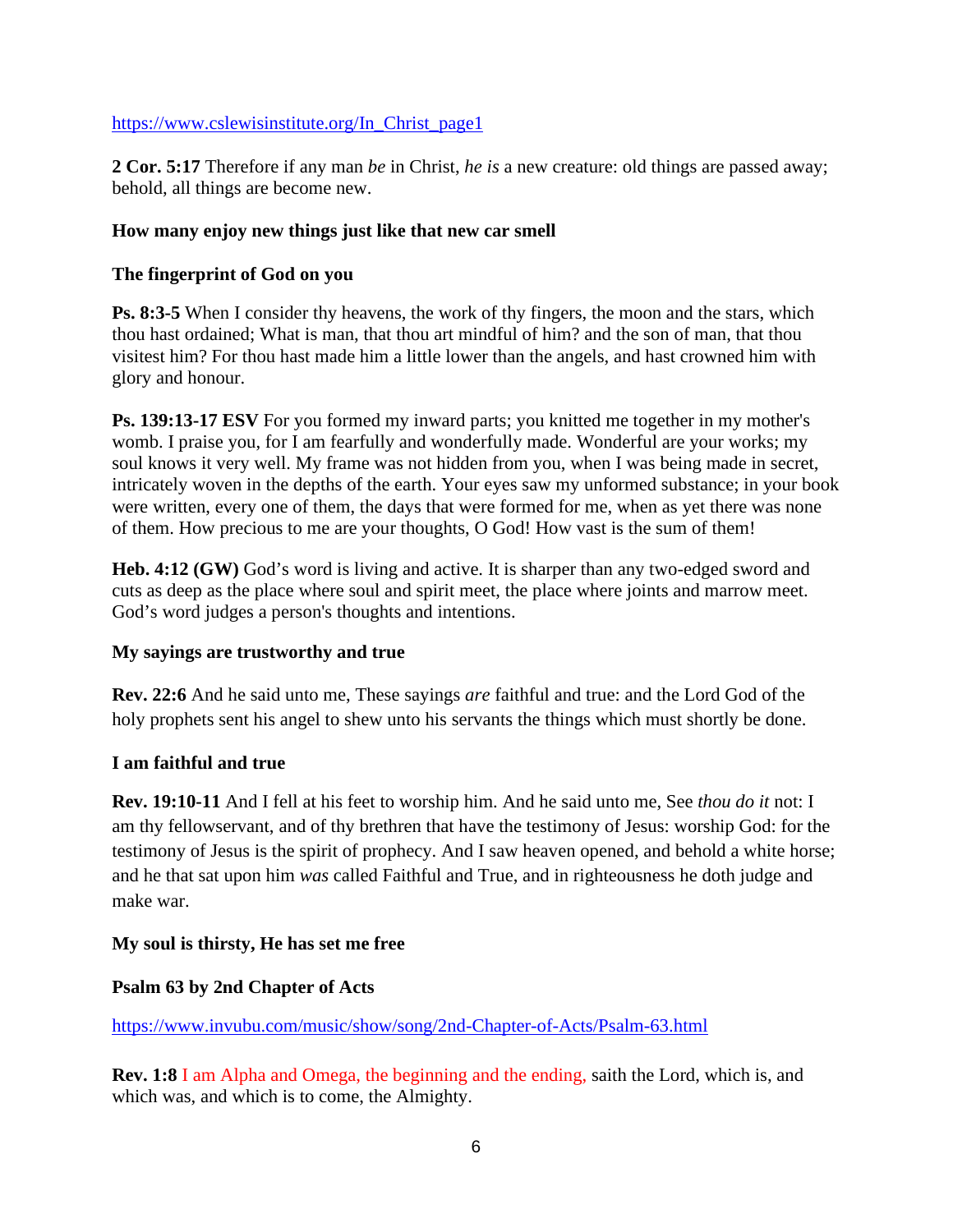#### **New things – shared**

**2 Cor. 5:12-13** For we commend not ourselves again unto you, but give you occasion to glory on our behalf, that ye may have somewhat to *answer* them which glory in appearance, and not in heart. For whether we be beside ourselves, *it is* to God: or whether we be sober, *it is* for your cause.

#### **Jesus came to seek and save the Lost**

**2 Cor. 5:18** And all things *are* of God, who hath reconciled us to himself by Jesus Christ, and hath given to us the ministry of reconciliation;

## **Paul was certified to kill in Acts**

**Acts 9:1-2** And Saul, yet breathing out threatenings and slaughter against the disciples of the Lord, went unto the high priest, And desired of him letters to Damascus to the synagogues, that if he found any of this way, whether they were men or women, he might bring them bound unto Jerusalem.

## **Paul was converted on the road to Damascus and then was healed by Jesus through the disciple**

**Acts 9:3-6** And as he journeyed, he came near Damascus: and suddenly there shined round about him a light from heaven: And he fell to the earth, and heard a voice saying unto him, Saul, Saul, why persecutest thou me? And he said, Who art thou, Lord? And the Lord said, I am Jesus whom thou persecutest: *it is* hard for thee to kick against the pricks. And he trembling and astonished said, Lord, what wilt thou have me to do? And the Lord *said* unto him, Arise, and go into the city, and it shall be told thee what thou must do.

**Acts 9:17-18** And Ananias went his way, and entered into the house; and putting his hands on him said, Brother Saul, the Lord, *even* Jesus, that appeared unto thee in the way as thou camest, hath sent me, that thou mightest receive thy sight, and be filled with the Holy Ghost. And immediately there fell from his eyes as it had been scales: and he received sight forthwith, and arose, and was baptized.

## **The life of Paul was a reconciled life in Jesus Christ**

## **Paul said he was beside himself**

**2 Cor. 5:12-13** For we commend not ourselves again unto you, but give you occasion to glory on our behalf, that ye may have somewhat to *answer* them which glory in appearance, and not in heart. For whether we be beside ourselves, *it is* to God: or whether we be sober, *it is* for your cause.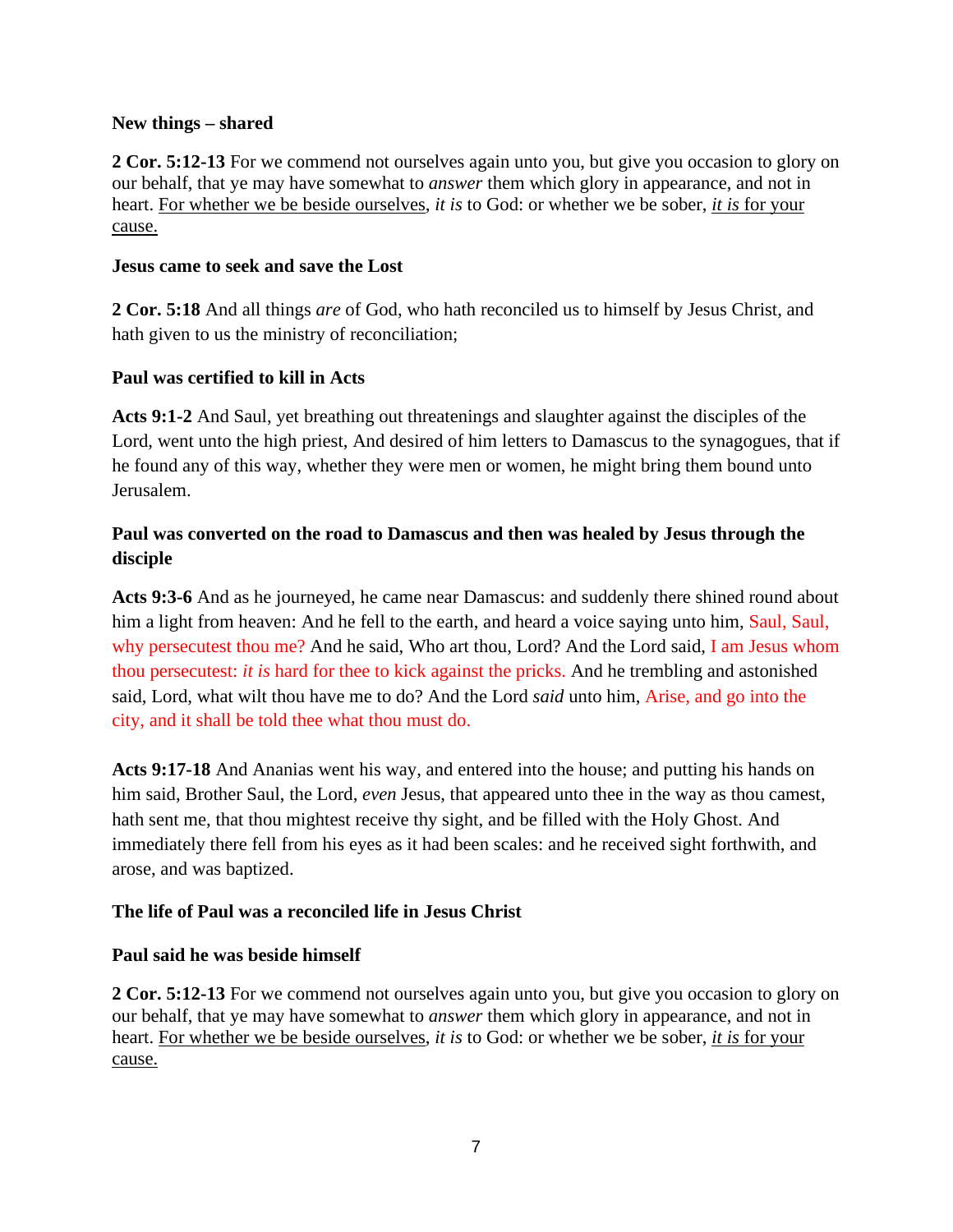### **The love of Christ constraineth us**

**2 Cor. 5:14-15** For the love of Christ constraineth us; because we thus judge, that if one died for all, then were all dead: And *that* he died for all, that they which live should not henceforth live unto themselves, but unto him which died for them, and rose again.

### **Jesus emptied himself**

**Phil. 2:6-8 GW** Although he was in the form of God and equal with God, he did not take advantage of this equality. Instead, he emptied himself by taking on the form of a servant, by becoming like other humans, by having a human appearance. He humbled himself by becoming obedient to the point of death, death on a cross.

#### **Jesus wants to reconcile the world unto himself**

**2 Cor. 5:18-19** And all things *are* of God, who hath reconciled us to himself by Jesus Christ, and hath given to us the ministry of reconciliation; To wit, that God was in Christ, reconciling the world unto himself, not imputing their trespasses unto them; and hath committed unto us the word of reconciliation.

#### **The Corinthians operated in all the gifts of the Spirit**

**1 Cor. 12:1 GNB** Now, concerning what you wrote about the gifts from the Holy Spirit. I want you to know the truth about them, my friends. You know that while you were still heathen, you were led astray in many ways to the worship of lifeless idols.

**2 Co 5:17-18** Therefore if any man *be* in Christ, *he is* a new creature: old things are passed away; behold, all things are become new. And all things *are* of God, who hath reconciled us to himself by Jesus Christ, and hath given to us the ministry of reconciliation;

#### **Jesus is the mediator of a new and better Covenant**

**Heb. 8:6-7** But now hath he obtained a more excellent ministry, by how much also he is the mediator of a better covenant, which was established upon better promises. For if that first *covenant* had been faultless, then should no place have been sought for the second.

#### **Your sins were imputed and passed away through Jesus Christ within His precious blood**

**2 Cor. 5:18-19** And all things *are* of God, who hath reconciled us to himself by Jesus Christ, and hath given to us the ministry of reconciliation; To wit, that God was in Christ, reconciling the world unto himself, not imputing their trespasses unto them; and hath committed unto us the word of reconciliation.

**2 Cor. 5:17** Therefore if any man *be* in Christ, *he is* a new creature: old things are passed away; behold, all things are become new.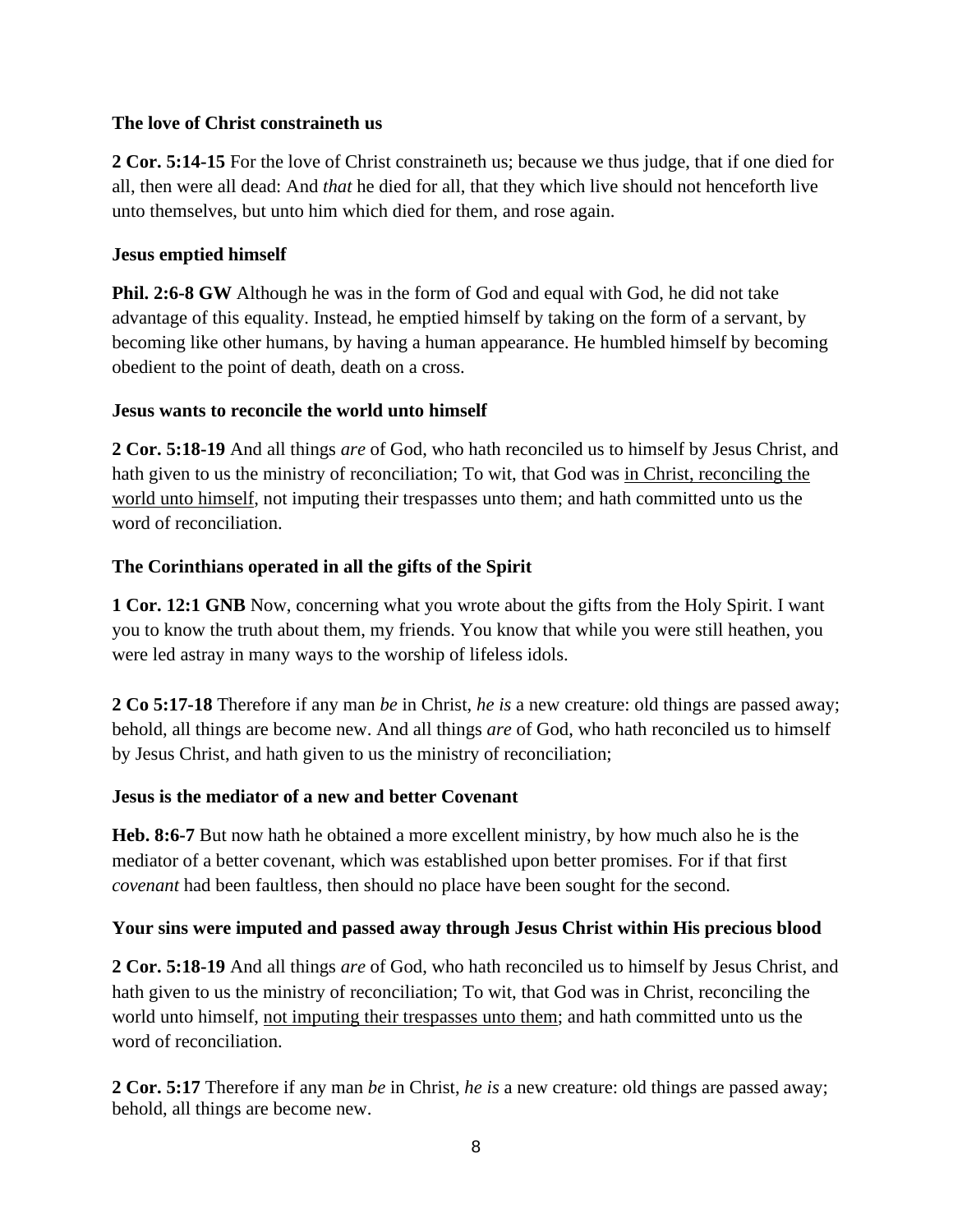**Eph. 2:6** And hath raised *us* up together, and made *us* sit together in heavenly *places* in Christ Jesus:

## **That place through Jesus Christ and His Precious Blood purchased your freedom and now you have the spirit of sonship or daughter-ship**

**Rom. 8:15 (BSB)** For you did not receive a spirit of slavery that returns you to fear, but you received the Spirit of sonship, by whom we cry, "Abba! Father!"

#### **Jesus makes all things new**

**Rev. 21:5** And he that sat upon the throne said, Behold, I make all things new. And he said unto me, Write: for these words are true and faithful.

**Gal. 2:20** I am crucified with Christ: nevertheless I live; yet not I, but Christ liveth in me: and the life which I now live in the flesh I live by the faith of the Son of God, who loved me, and gave himself for me.

#### **Stop listening to the lies of the devil**

**John 8:44 (ESV)** You are of your father the devil, and your will is to do your father's desires. He was a murderer from the beginning, and does not stand in the truth, because there is no truth in him. When he lies, he speaks out of his own character, for he is a liar and the father of lies.

## **You are either for or against Jesus Christ there is no in-between**

**Matt. 12:30-31** He that is not with me is against me; and he that gathereth not with me scattereth abroad. Wherefore I say unto you, All manner of sin and blasphemy shall be forgiven unto men: but the blasphemy *against* the *Holy* Ghost shall not be forgiven unto men.

## **Are you in Christ Jesus? You must choose**

**2 Cor. 5:17** Therefore if any man *be* in Christ, *he is* a new creature: old things are passed away; behold, all things are become new.

## **When you choose to be in Jesus Christ he leaves you a spiritual deposit in the form of the Holy Spirit**

**2 Cor. 1:18-22 EXP** But since you can believe God [God is trustworthy/faithful], you can believe that what we tell you is never both yes and no. [For] The Son of God, Jesus Christ, that Silas and Timothy and I preached to you, was not yes and no. [But; Rather] In Christ [him] it has always been yes. The yes to all of God's promises is in Christ [him], and through Christ we say yes [amen; from a Hebrew term meaning "yes," or "it is true"] to the glory of God. Remember, God is the One who makes you and us · strong [stand firm; established] in Christ. God made us his chosen people [*or* commissioned us; anointed us]. He put his mark on us to show that we are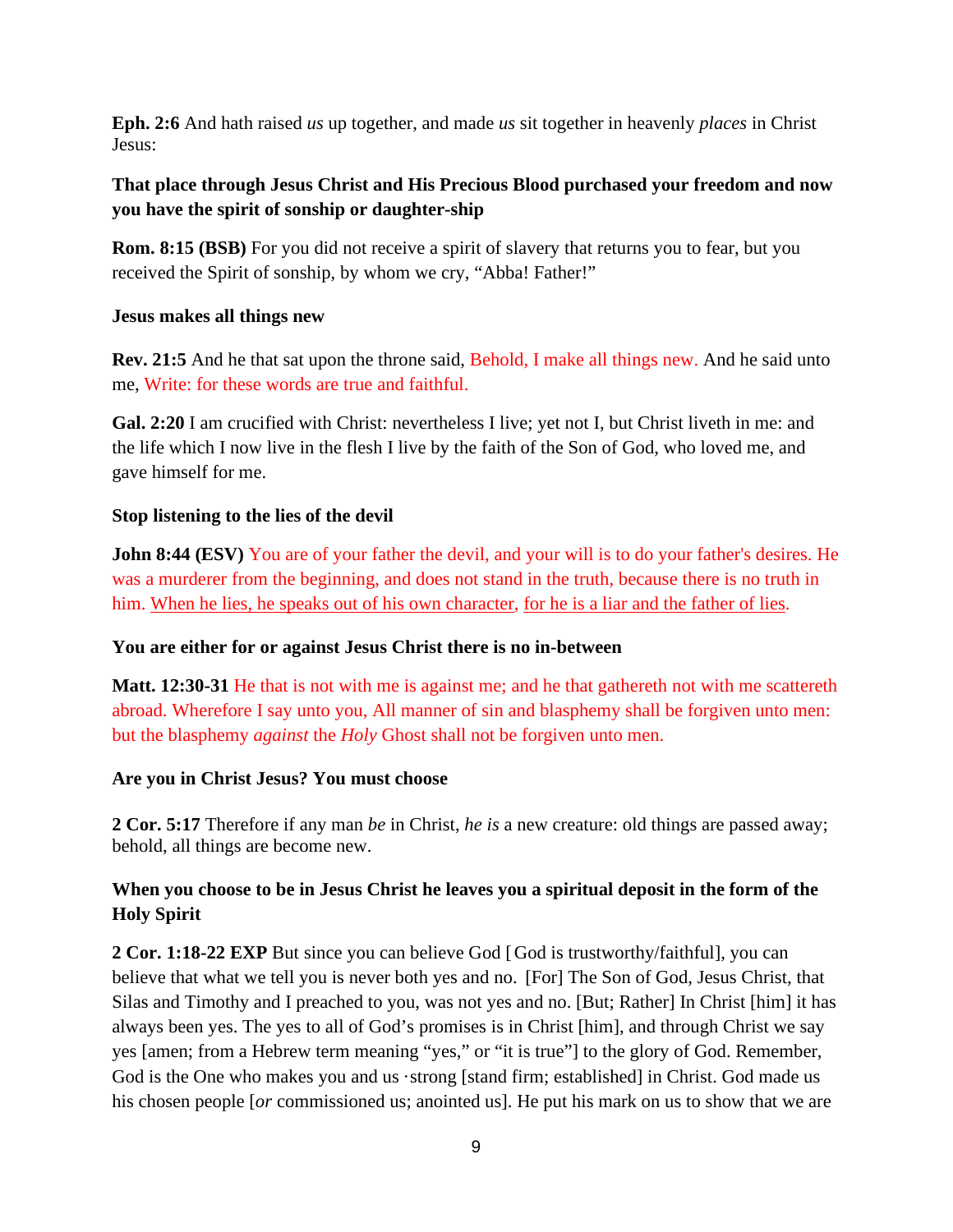his [seal on us; of ownership], and he put his Spirit in our hearts to be a guarantee for all he has promised [as a pledge/deposit/down payment].

**Eph. 1:13-15 EXP** So it is with you. When you heard the true teaching [message/word of truth] the Good News about [Gospel of] your salvation - you believed in Christ. And in Christ, God put his special mark of ownership on you by giving you [having been sealed with] the Holy Spirit that he had promised. That Holy Spirit is the guarantee [down payment; deposit] that we will receive what God promised for his people [ of our inheritance] until ·God gives full freedom to those who are his [*or* we acquire possession of it; the redemption of the possession; [v. 7](https://www.biblegateway.com/passage/?search=Eph.1.7&version=EXB) to bring praise to God's glory.

## **You are - are - are a new creature**

**2 Cor. 5:17** Therefore if any man *be* in Christ, *he is* a new creature: old things are passed away; behold, all things are become new.

## **We have power because of the finished work of Jesus Christ**

**2 Cor. 5:21** For he hath made him *to be* sin for us, who knew no sin; that we might be made the righteousness of God in him.

**2 Pet. 1:2-4** Grace and peace be multiplied unto you through the knowledge of God, and of Jesus our Lord, According as his divine power hath given unto us all things that *pertain* unto life and godliness, through the knowledge of him that hath called us to glory and virtue: Whereby are given unto us exceeding great and precious promises: that by these ye might be partakers of the divine nature, having escaped the corruption that is in the world through lust.

## **You are going to do greater things in the world than John the Baptist**

**Matt. 11:11** Verily I say unto you, Among them that are born of women there hath not risen a greater than John the Baptist: notwithstanding he that is least in the kingdom of heaven is greater than he.

## **The wonderful deposit of the Holy Spirit**

**2 Cor. 1:18-22 EXP** But since you can believe God [God is trustworthy/faithful], you can believe that what we tell you is never both yes and no. [For] The Son of God, Jesus Christ, that Silas and Timothy and I preached to you, was not yes and no. [But; Rather] In Christ [him] it has always been yes. The yes to all of God's promises is in Christ [him], and through Christ we say yes [amen; from a Hebrew term meaning "yes," or "it is true"] to the glory of God. Remember, God is the One who makes you and us · strong [stand firm; established] in Christ. God made us his chosen people [*or* commissioned us; anointed us]. He put his mark on us to show that we are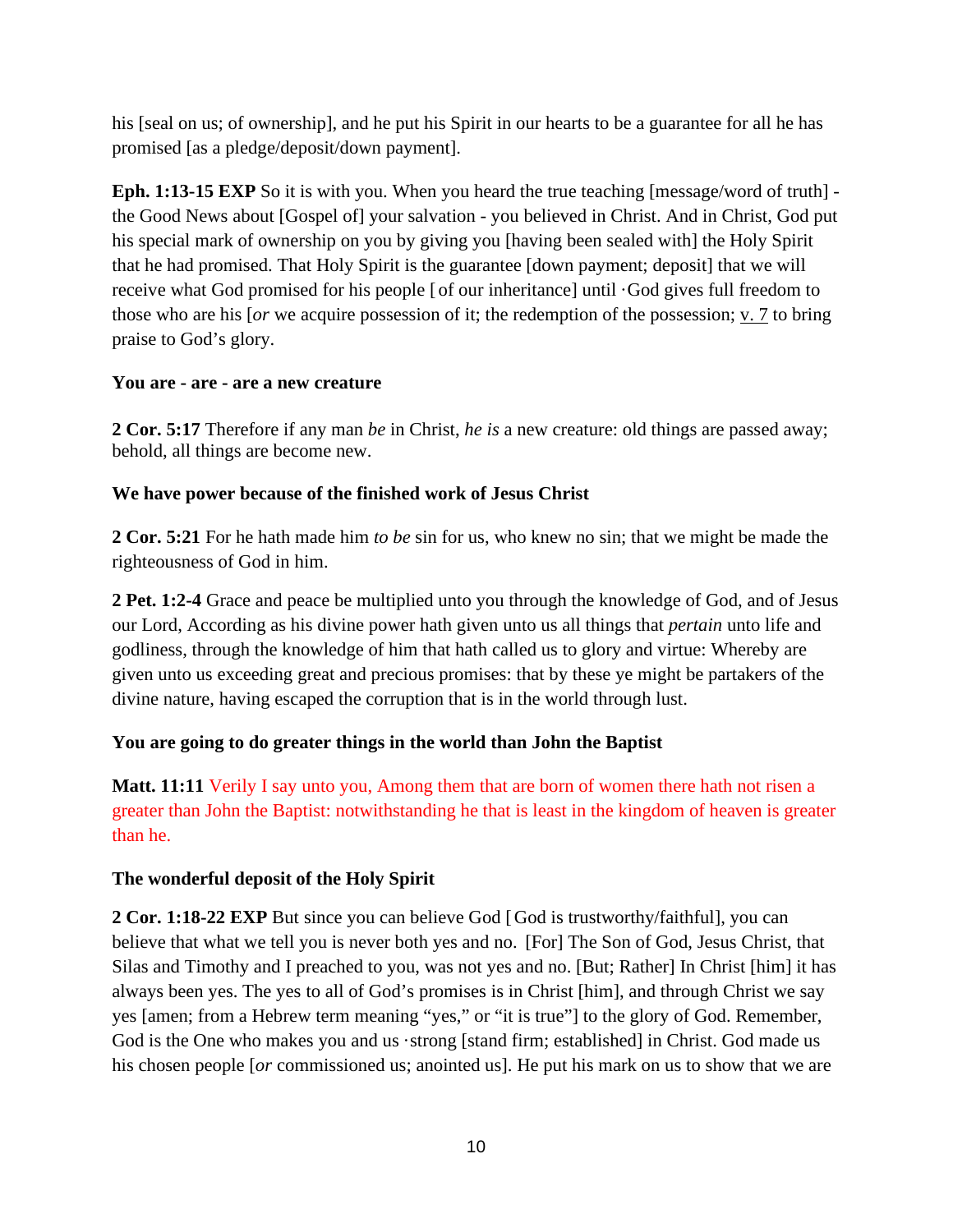his [seal on us; of ownership], and he put his Spirit in our hearts to be a guarantee for all he has promised [as a pledge/deposit/down payment].

**Eph. 1:13-15 EXP** So it is with you. When you heard the true teaching [message/word of truth] the Good News about [Gospel of] your salvation - you believed in Christ. And in Christ, God put his special mark of ownership on you by giving you [having been sealed with] the Holy Spirit that he had promised. That Holy Spirit is the guarantee [down payment; deposit] that we will receive what God promised for his people [ of our inheritance] until ·God gives full freedom to those who are his [*or* we acquire possession of it; the redemption of the possession; [v. 7](https://www.biblegateway.com/passage/?search=Eph.1.7&version=EXB) to bring praise to God's glory.

## **This is your moment - Be reconciled to God**

**2 Cor. 5:20-21** Now then we are ambassadors for Christ, as though God did beseech *you* by us: we pray *you* in Christ's stead, be ye reconciled to God. For he hath made him *to be* sin for us, who knew no sin; that we might be made the righteousness of God in him.

**2 Cor. 5:17** Therefore if any man *be* in Christ, *he is* a new creature: old things are passed away; behold, all things are become new.

**John 14:6** Jesus saith unto him, I am the way, the truth, and the life: no man cometh unto the Father, but by me.

## **The new and better Covenant is through Jesus Christ**

**Heb. 8:6-7** But now hath he obtained a more excellent ministry, by how much also he is the mediator of a better covenant, which was established upon better promises. For if that first *covenant* had been faultless, then should no place have been sought for the second.

**Heb. 8:12-13** For I will be merciful to their unrighteousness, and their sins and their iniquities will I remember no more. In that he saith, A new *covenant,* he hath made the first old. Now that which decayeth and waxeth old *is* ready to vanish away.

**Heb. 9:22** And almost all things are by the law purged with blood; and without shedding of blood is no remission.

**Is. 53:4-5** Surely he hath borne our griefs, and carried our sorrows: yet we did esteem him stricken, smitten of God, and afflicted. But he *was* wounded for our transgressions, *he was* bruised for our iniquities: the chastisement of our peace *was* upon him; and with his stripes we are healed.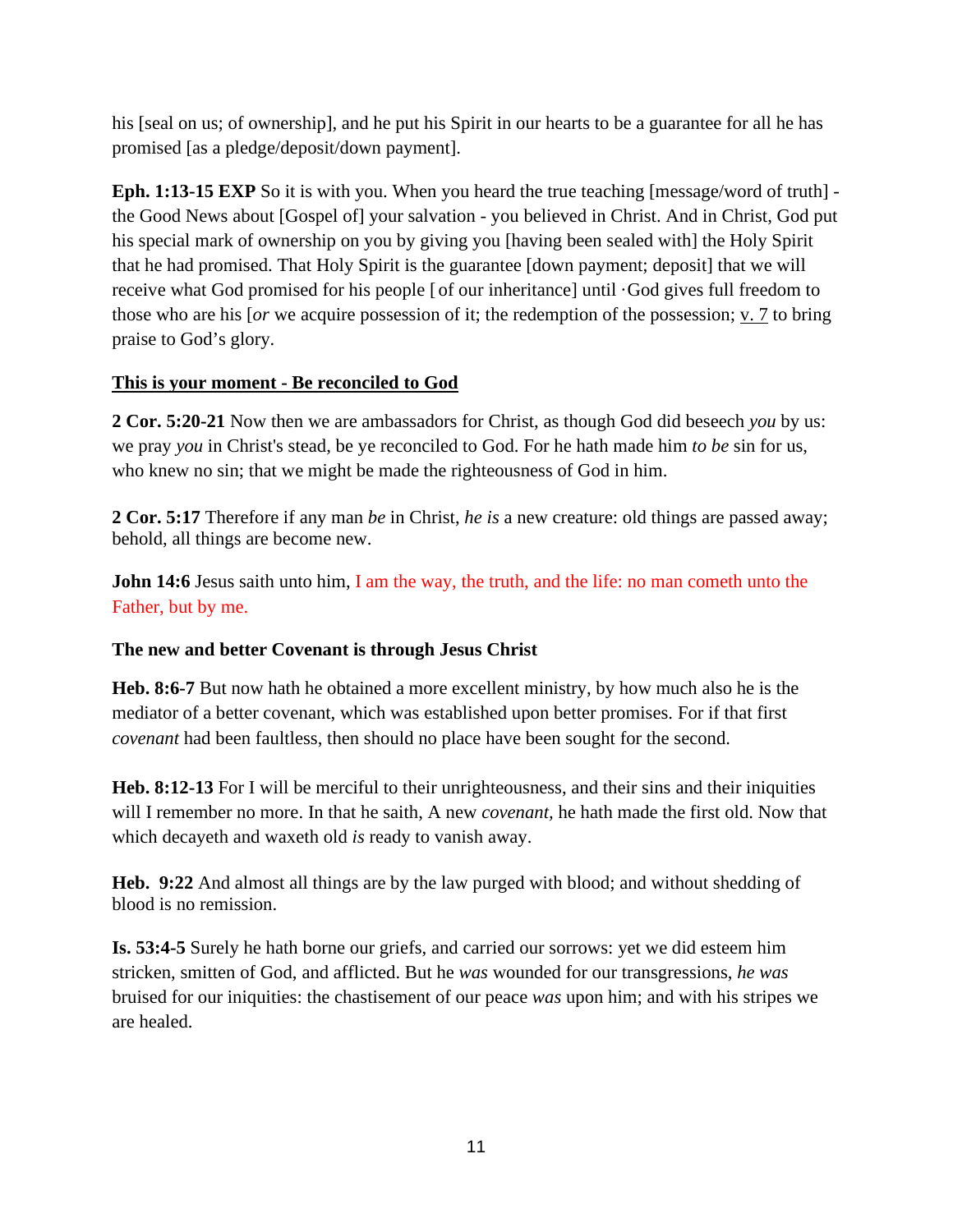## **He is Alive and Well seated at the right hand of God the Father**

**Ps. 16:11** Thou wilt shew me the path of life: in thy presence *is* fulness of joy; at thy right hand *there are* pleasures for evermore.

**Is. 53:4-5** Surely he hath borne our griefs, and carried our sorrows: yet we did esteem him stricken, smitten of God, and afflicted. But he *was* wounded for our transgressions, *he was* bruised for our iniquities: the chastisement of our peace *was* upon him; and with his stripes we are healed.

**1 Pet. 2:24** Who his own self bare our sins in his own body on the tree, that we, being dead to sins, should live unto righteousness: by whose stripes ye were healed.

## **He gives you that spiritual deposit**

**2 Cor. 1:18-22 EXP** But since you can believe God [God is trustworthy/faithful], you can believe that what we tell you is never both yes and no. [For] The Son of God, Jesus Christ, that Silas and Timothy and I preached to you, was not yes and no. [But; Rather] In Christ [him] it has always been yes. The yes to all of God's promises is in Christ [him], and through Christ we say yes [amen; from a Hebrew term meaning "yes," or "it is true"] to the glory of God. Remember, God is the One who makes you and us · strong [stand firm; established] in Christ. God made us his chosen people [*or* commissioned us; anointed us]. He put his mark on us to show that we are his [seal on us; of ownership], and he put his Spirit in our hearts to be a guarantee for all he has promised [as a pledge/deposit/down payment].

**Eph. 1:13-15 EXP** So it is with you. When you heard the true teaching [message/word of truth] the Good News about [Gospel of] your salvation - you believed in Christ. And in Christ, God put his special mark of ownership on you by giving you [having been sealed with] the Holy Spirit that he had promised. That Holy Spirit is the guarantee [down payment; deposit] that we will receive what God promised for his people [ of our inheritance] until ·God gives full freedom to those who are his [*or* we acquire possession of it; the redemption of the possession; [v. 7](https://www.biblegateway.com/passage/?search=Eph.1.7&version=EXB) to bring praise to God's glory.

**John 16:13-14** Howbeit when he, the Spirit of truth, is come, he will guide you into all truth: for he shall not speak of himself; but whatsoever he shall hear, *that* shall he speak: and he will shew you things to come. He shall glorify me: for he shall receive of mine, and shall shew *it* unto you.

**1 Pet. 2:24** Who his own self bare our sins in his own body on the tree, that we, being dead to sins, should live unto righteousness: by whose stripes ye were healed.

**John 14:6** Jesus saith unto him, I am the way, the truth, and the life: no man cometh unto the Father, but by me.

## **Come home now**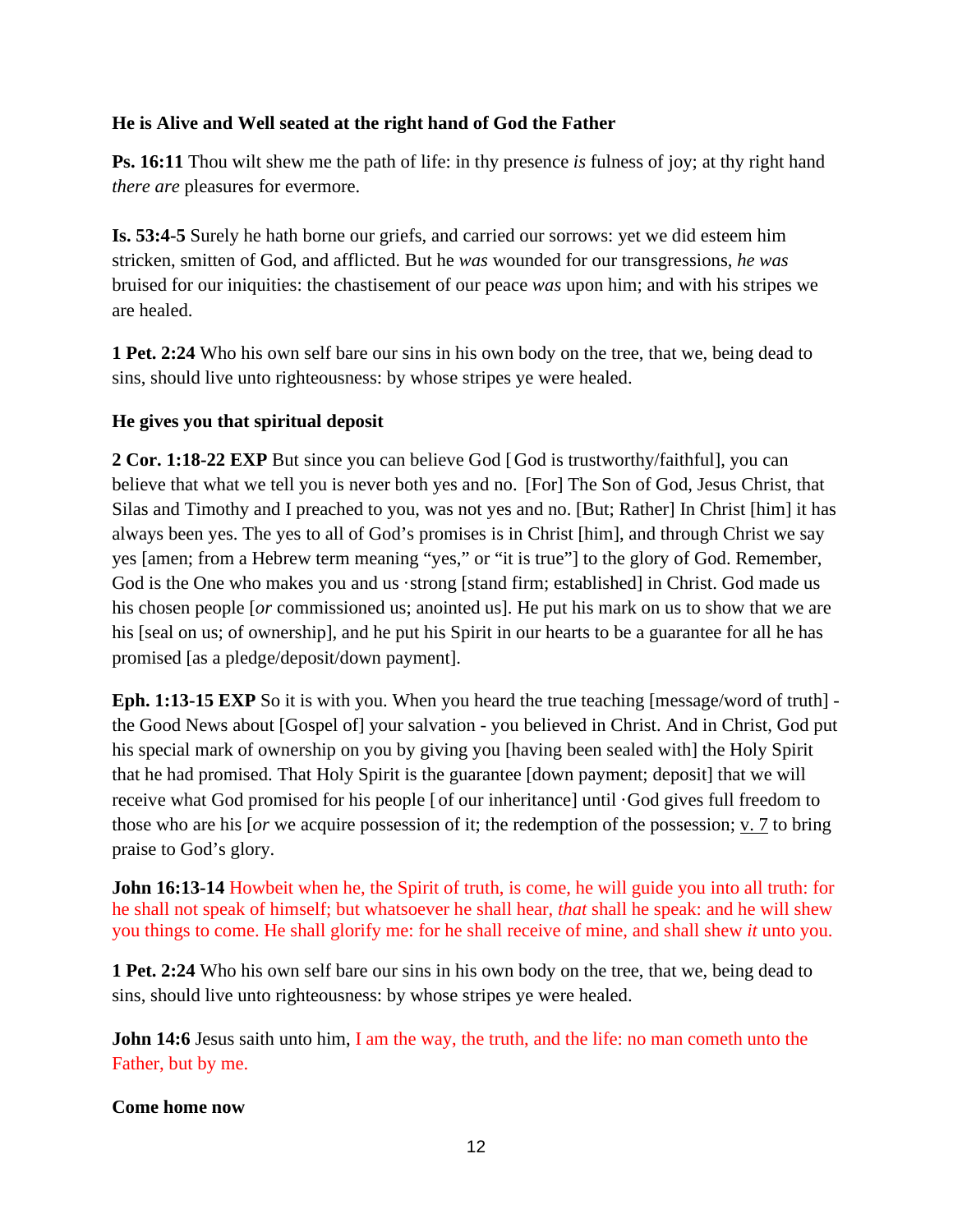## **He laid his life down willingly**

**John 10:17-18** Therefore doth my Father love me, because I lay down my life, that I might take it again. No man taketh it from me, but I lay it down of myself. I have power to lay it down, and I have power to take it again. This commandment have I received of my Father.

**1 John 3:16** Hereby perceive we the love *of God,* because he laid down his life for us: and we ought to lay down *our* lives for the brethren.

## **He is the Spotless Lamb of God**

**1 Pet. 1:18-21** Forasmuch as ye know that ye were not redeemed with corruptible things, *as* silver and gold, from your vain conversation *received* by tradition from your fathers; But with the precious blood of Christ, as of a lamb without blemish and without spot: Who verily was foreordained before the foundation of the world, but was manifest in these last times for you, Who by him do believe in God, that raised him up from the dead, and gave him glory; that your faith and hope might be in God.

#### **He brings you newness of life**

**Rom. 6:3-9** Know ye not, that so many of us as were baptized into Jesus Christ were baptized into his death? Therefore we are buried with him by baptism into death: that like as Christ was raised up from the dead by the glory of the Father, even so we also should walk in newness of life. For if we have been planted together in the likeness of his death, we shall be also *in the likeness* of *his* resurrection: Knowing this, that our old man is crucified with *him,* that the body of sin might be destroyed, that henceforth we should not serve sin. For he that is dead is freed from sin. Now if we be dead with Christ, we believe that we shall also live with him: Knowing that Christ being raised from the dead dieth no more; death hath no more dominion over him.

**Rom. 6:23** For the wages of sin is death; but the free gift of God is eternal life in Christ Jesus our Lord.

**Eph. 2:8-9** for by grace have ye been saved through faith; and that not of yourselves, *it is* the gift of God; not of works, that no man should glory.

**John 14:6** Jesus saith unto him, I am the way, the truth, and the life: no man cometh unto the Father, but by me.

#### **He is seated at the right hand interceding on your behalf**

**Heb. 7:24-25** But this *man,* because he continueth ever, hath an unchangeable priesthood. Wherefore he is able also to save them to the uttermost that come unto God by him, seeing he ever liveth to make intercession for them.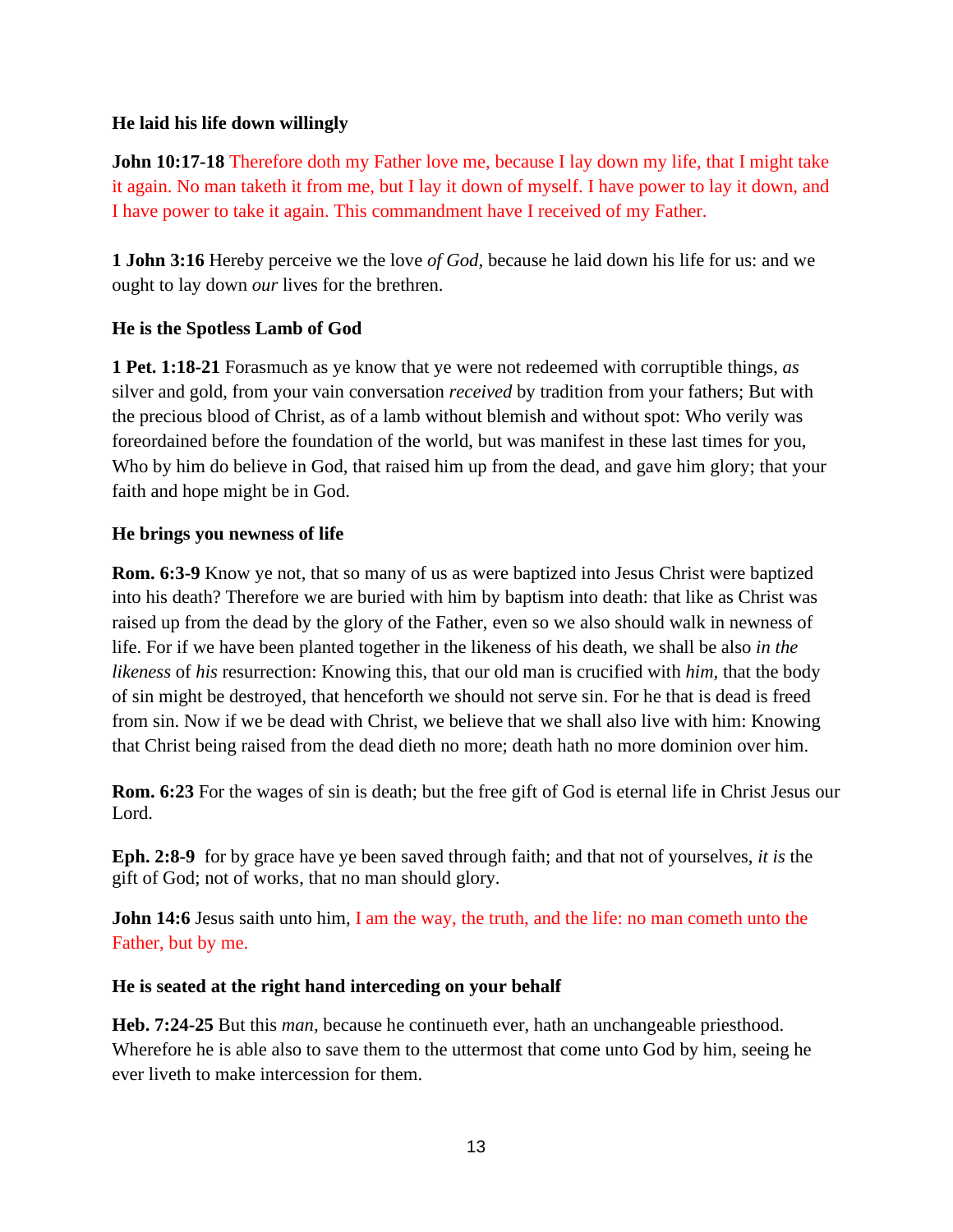**Ps. 16:11** Thou wilt shew me the path of life: in thy presence *is* fulness of joy; at thy right hand *there are* pleasures for evermore.

## **Come home with us together**

• **Tap the raise hand tab now - if you are serious about your new life in Jesus Christ**

**Is. 53:4-5** Surely he hath borne our griefs, and carried our sorrows: yet we did esteem him stricken, smitten of God, and afflicted. But he *was* wounded for our transgressions, *he was* bruised for our iniquities: the chastisement of our peace *was* upon him; and with his stripes we are healed.

# **Come**

**Ps. 16:11** Thou wilt shew me the path of life: in thy presence *is* fulness of joy; at thy right hand *there are* pleasures for evermore.

**Rom 10:9-10** That if thou shalt confess with thy mouth the Lord Jesus, and shalt believe in thine heart that God hath raised him from the dead, thou shalt be saved. For with the heart man believeth unto righteousness; and with the mouth confession is made unto salvation.

**1 John 1:9** If we confess our sins, he is faithful and righteous to forgive us our sins, and to cleanse us from all unrighteousness.

**This is your moment. Pray where you here it with your own ears and the whole church will pray along together with you...**

- **Tap the raise hand tab now - if you are serious about your new life in Jesus Christ**
- **the whole church will pray along with you**

# **You can come boldly before the throne of grace**

**Heb. 4:14-16** Seeing then that we have a great high priest, that is passed into the heavens, Jesus the Son of God, let us hold fast *our* profession. For we have not an high priest which cannot be touched with the feeling of our infirmities; but was in all points tempted like as *we are, yet* without sin. Let us therefore come boldly unto the throne of grace, that we may obtain mercy, and find grace to help in time of need.

**Ps. 16:11** Thou wilt shew me the path of life: in thy presence *is* fulness of joy; at thy right hand *there are* pleasures for evermore.

• **say it where you here it:**

# **"HEAVENLY FATHER, I COME TO YOU IN JESUS NAME. AND I BELIEVE WITH ALL MY HEART THAT JESUS IS THE SON OF GOD. HE DIED ON A CROSS TO**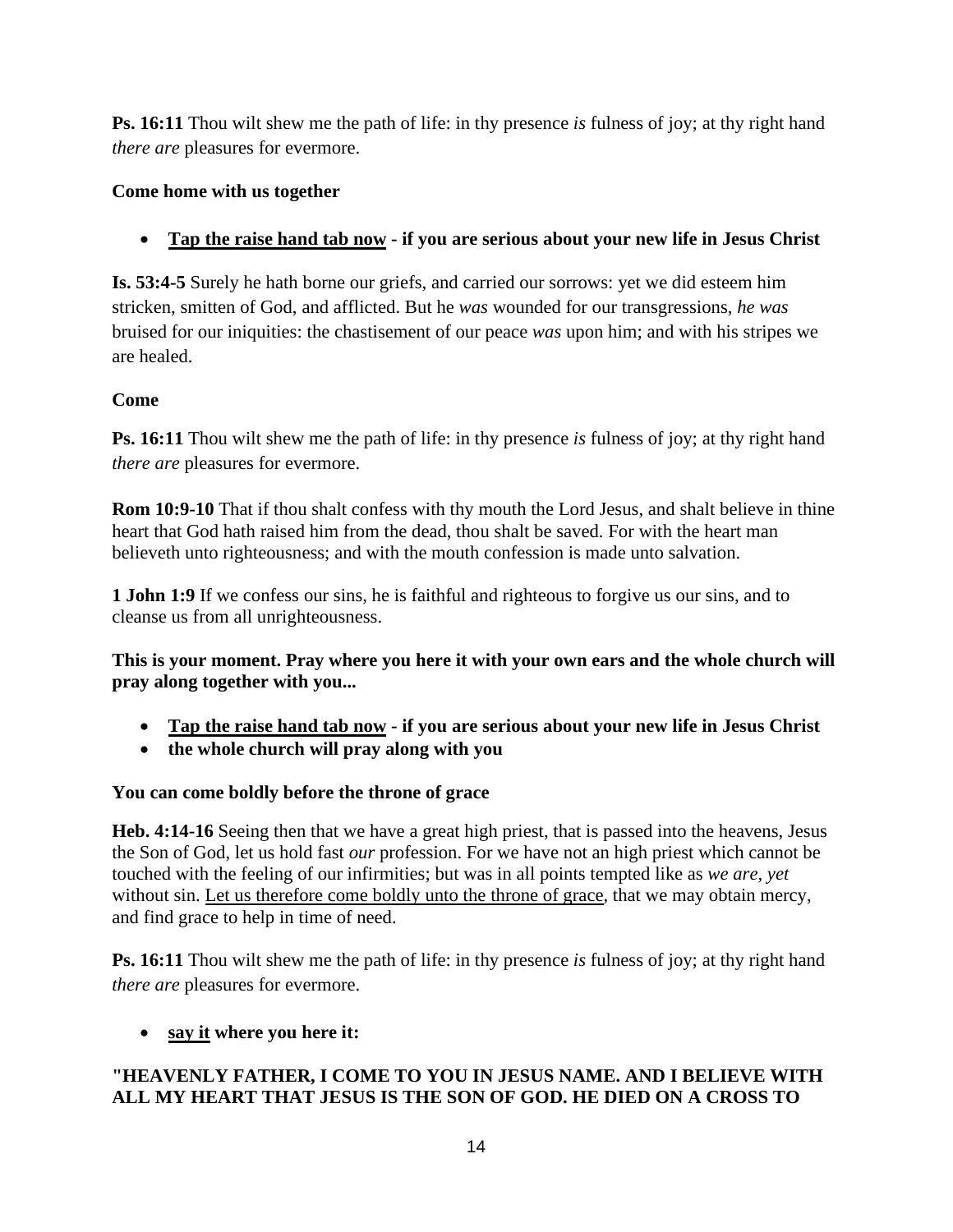**BEAR MY SIN STAIN. AND I NOW OPEN THE DOOR OF MY HEART. I OPEN THE DOOR OF MY LIFE AND JESUS I INVITE YOU IN. I RECIEVE YOU NOW JESUS TO BE MY SAVIOR AND TO BE MY LORD. THANK YOU FOR COMING. I'M NOW A CHILD OF GOD. AND MY SIN IS WASHED AWAY AND I'M HEAVEN BOUND. AND JESUS IS MY LORD, IN JESUS NAME, AMEN."**

## **IF YOU HAVE PRAYED WITH ME, JESUS HAS COME INTO YOUR LIFE AND HE WILL NEVER LEAVE YOU OR FORSAKE YOU. FIND A GOOD CHURCH TO HEAR GOD'S WORD AND TO GROW SPIRITUALLY.**

**2 Cor. 5:17** Therefore if any man *be* in Christ, *he is* a new creature: old things are passed away; behold, all things are become new.

#### **GOD HAS AMAZING PLAN FOR YOUR LIFE.**

#### **THANKS FOR PRAYING WITH ME TODAY.**

#### **GOD BLESS YOU!**

**Free Bibles:**

<https://www.youversion.com/products/>

<https://www.usbiblesociety.com/free-bible-order-form>

## **Prayer and family resources**



[https://pearlfamilychurch.com/who-we-are\\_\\_trashed/146-2/](https://pearlfamilychurch.com/who-we-are__trashed/146-2/)